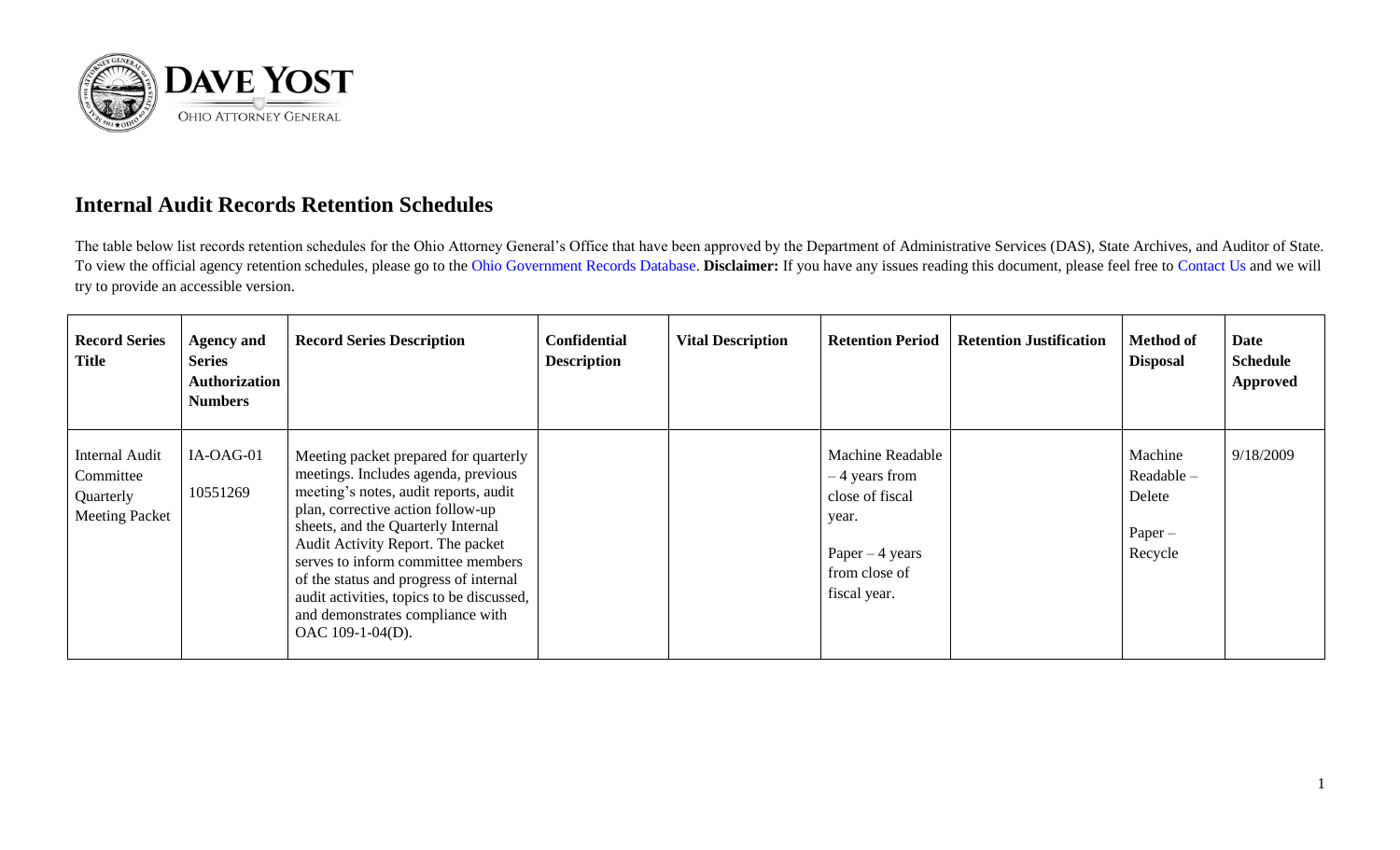

| <b>Record Series</b><br><b>Title</b> | <b>Agency and</b><br><b>Series</b><br><b>Authorization</b><br><b>Numbers</b> | <b>Record Series Description</b>                                                                                                                                                                                                                                                                                                                                                                                                                                                   | <b>Confidential</b><br><b>Description</b>                                                                                                                              | <b>Vital Description</b> | <b>Retention Period</b>                                                                          | <b>Retention Justification</b> | <b>Method of</b><br><b>Disposal</b>                     | Date<br><b>Schedule</b><br><b>Approved</b> |
|--------------------------------------|------------------------------------------------------------------------------|------------------------------------------------------------------------------------------------------------------------------------------------------------------------------------------------------------------------------------------------------------------------------------------------------------------------------------------------------------------------------------------------------------------------------------------------------------------------------------|------------------------------------------------------------------------------------------------------------------------------------------------------------------------|--------------------------|--------------------------------------------------------------------------------------------------|--------------------------------|---------------------------------------------------------|--------------------------------------------|
| Special<br>Consulting<br>Projects    | IA-OAG-02<br>10551268                                                        | Projects look at smaller<br>processes/functions in response to<br>executive/management request for<br>information rather than performing a<br>normal, full-scale internal audit.<br>Contains memo outlining<br>understanding of purpose, limited<br>tests and work papers, recommended<br>follow-up actions of an advisory<br>nature. (Smaller scale than that which<br>is documented in Internal Audit<br>Working Papers (IA-oag-03) done on<br>request, not on a regular basis.) | Could contain<br>various<br>information<br>considered exempt 1<br>per ORC 149.43<br>or other specific<br>sections of ORC<br>relating the<br>section being<br>reviewed. |                          | <b>Machine Readable</b><br>– 4 years from<br>completion.<br>Paper $-4$ years<br>from completion. |                                | Machine<br>Readable -<br>Delete<br>$Paper -$<br>Recycle | 9/18/2009                                  |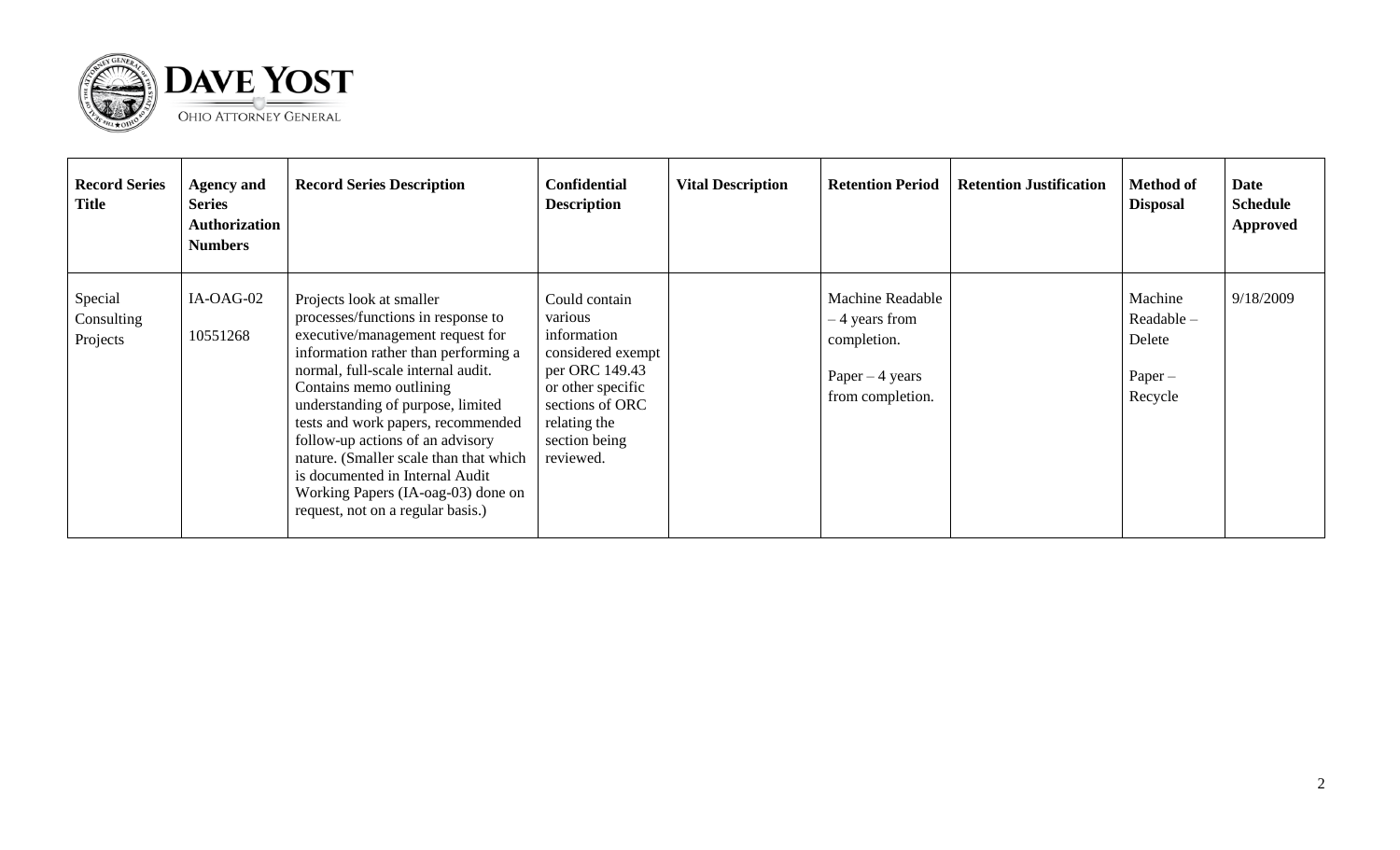

| <b>Record Series</b><br><b>Title</b>                 | <b>Agency and</b><br><b>Series</b><br><b>Authorization</b><br><b>Numbers</b> | <b>Record Series Description</b>                                                                                                                                                                                                                                                                                                                                                                                  | <b>Confidential</b><br><b>Description</b>                                                              | <b>Vital Description</b> | <b>Retention Period</b>                                                                                                                                  | <b>Retention Justification</b>                                                                                                                                       | <b>Method of</b><br><b>Disposal</b>             | Date<br><b>Schedule</b><br><b>Approved</b> |
|------------------------------------------------------|------------------------------------------------------------------------------|-------------------------------------------------------------------------------------------------------------------------------------------------------------------------------------------------------------------------------------------------------------------------------------------------------------------------------------------------------------------------------------------------------------------|--------------------------------------------------------------------------------------------------------|--------------------------|----------------------------------------------------------------------------------------------------------------------------------------------------------|----------------------------------------------------------------------------------------------------------------------------------------------------------------------|-------------------------------------------------|--------------------------------------------|
| <b>Internal Audit</b><br>Working<br>Papers           | IA-OAG-04<br>10551566                                                        | Working papers identify the status<br>and conditions/operations for the<br>purpose of internal reporting and<br>making recommendations on<br>corrective actions. They can include,<br>but not limited to, the final audit<br>reports, audit programs (procedures<br>applied to audit), narratives, process<br>reviews, testing, work papers,<br>supporting documentation and follow<br>up corrective action plan. | 5 USC 552a<br>(SSN), HIPPA,<br>and possibly other<br>information<br>exempt by state or<br>federal law. |                          | Machine Readable<br>- Retain 5 years<br>from issuing of<br>the Final Audit<br>Report.<br>Paper - Retain<br>until scanned and<br>saved<br>electronically. |                                                                                                                                                                      | Machine<br>Readable-<br>Delete<br>Paper – Shred | 4/1/2015                                   |
| <b>IRS 1075</b><br>Internal<br>Inspection<br>Reports | IA-OAG-05<br>10551630                                                        | Compliance review audits of all IRS<br>1075 inspections of the AGO and its<br>contractors. Audit documents can<br>include, but may not be limited to,<br>test documentation, work papers, and<br>reports. Files may also contain<br>administrative records such as<br>policies and procedures, templates,<br>correspondence $\&$ scheduling.                                                                      |                                                                                                        |                          | Machine Readable<br>$-5$ years from the<br>completions of an<br>18 month audit<br>cycle.                                                                 | The Federal IRS 1075<br>publication requires that<br>this documentation be<br>retained for a minimum<br>of 5 years from the date<br>the inspection was<br>completed. | Machine<br>Readable-<br>Delete                  | 12/1/2016                                  |